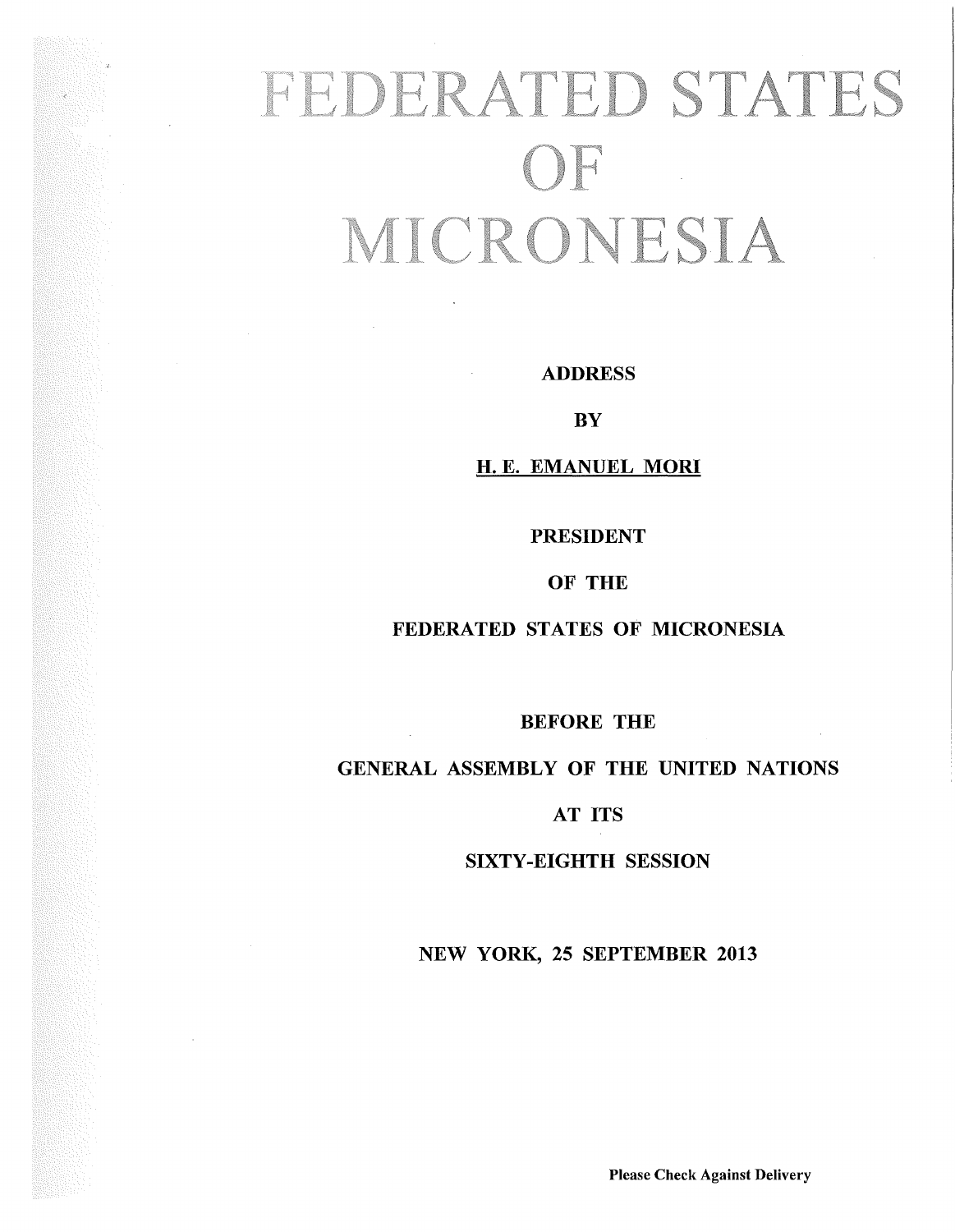$\label{eq:2.1} \mathcal{L}(\mathcal{L}^{\mathcal{L}}_{\mathcal{L}}(\mathcal{L}^{\mathcal{L}}_{\mathcal{L}})) = \mathcal{L}(\mathcal{L}^{\mathcal{L}}_{\mathcal{L}}(\mathcal{L}^{\mathcal{L}}_{\mathcal{L}})) = \mathcal{L}(\mathcal{L}^{\mathcal{L}}_{\mathcal{L}}(\mathcal{L}^{\mathcal{L}}_{\mathcal{L}}))$ 

 $\sim 400$  $\sim$ 

 $\label{eq:2.1} \frac{1}{\sqrt{2}}\left(\frac{1}{\sqrt{2}}\right)^{2} \left(\frac{1}{\sqrt{2}}\right)^{2} \left(\frac{1}{\sqrt{2}}\right)^{2} \left(\frac{1}{\sqrt{2}}\right)^{2} \left(\frac{1}{\sqrt{2}}\right)^{2} \left(\frac{1}{\sqrt{2}}\right)^{2} \left(\frac{1}{\sqrt{2}}\right)^{2} \left(\frac{1}{\sqrt{2}}\right)^{2} \left(\frac{1}{\sqrt{2}}\right)^{2} \left(\frac{1}{\sqrt{2}}\right)^{2} \left(\frac{1}{\sqrt{2}}\right)^{2} \left(\$ 

 $\label{eq:2.1} \frac{d\mathbf{y}}{d\mathbf{x}} = \frac{d\mathbf{y}}{d\mathbf{x}} \left( \frac{d\mathbf{y}}{d\mathbf{x}} + \frac{d\mathbf{y}}{d\mathbf{x}} \right)$ 

 $\label{eq:2} \begin{array}{c} \mathcal{L}_{\text{max}} \\ \mathcal{L}_{\text{max}} \end{array}$ 

 $\mathbf{v}$ 

 $\label{eq:2.1} \mathcal{L}(\mathcal{L}^{\text{max}}_{\mathcal{L}}(\mathcal{L}^{\text{max}}_{\mathcal{L}}),\mathcal{L}^{\text{max}}_{\mathcal{L}}(\mathcal{L}^{\text{max}}_{\mathcal{L}}))$ 

 $\label{eq:2.1} \frac{1}{\sqrt{2}}\sum_{i=1}^n\frac{1}{\sqrt{2}}\sum_{i=1}^n\frac{1}{\sqrt{2}}\sum_{i=1}^n\frac{1}{\sqrt{2}}\sum_{i=1}^n\frac{1}{\sqrt{2}}\sum_{i=1}^n\frac{1}{\sqrt{2}}\sum_{i=1}^n\frac{1}{\sqrt{2}}\sum_{i=1}^n\frac{1}{\sqrt{2}}\sum_{i=1}^n\frac{1}{\sqrt{2}}\sum_{i=1}^n\frac{1}{\sqrt{2}}\sum_{i=1}^n\frac{1}{\sqrt{2}}\sum_{i=1}^n\frac$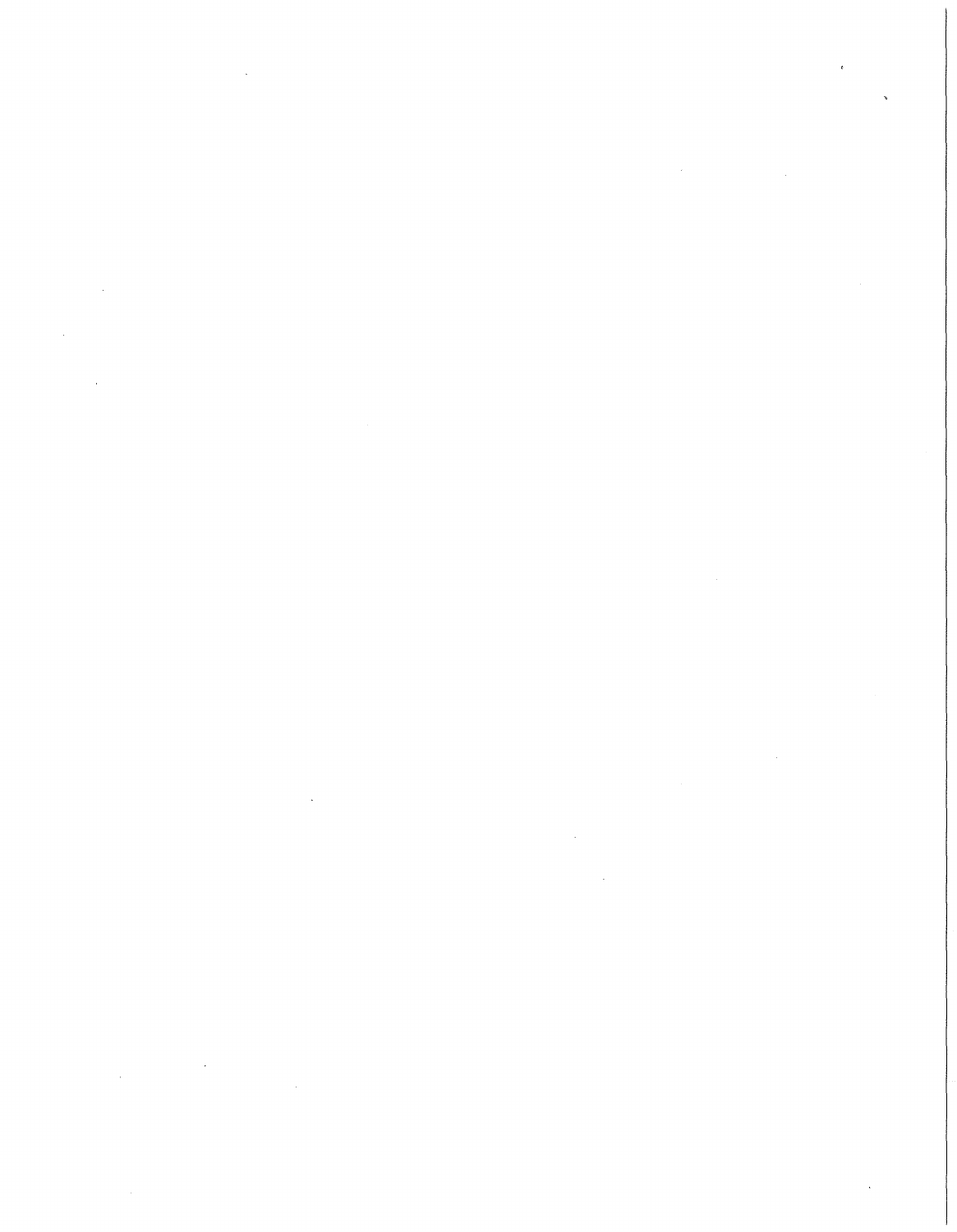Mr. President, Mr. Secretary-General, Excellencies, Distinguished Delegates, Ladies and Gentlemen.

I am pleased to join the previous speakers in congratulating you .on your election to the Presidency of this 68th Session of the United Nations General Assembly. I thank our outgoing President for his excellent leadership. May I also extend my respect and gratitude to the Secretary-General for his untiring commitment to the mission and ideals of the United Nations.

Since the Rio Earth Summit in 1992, the international community has supported the principle that the best form of development is one that "meets the needs of the present without compromising the ability of future generations to meet their own needs."

Since that time, however, production and consumption patterns have become increasingly unsustainable, driven primarily by a desire to develop economies at any cost.

In light of this challenge, the Federated States of Micronesia has proposed the following approach to global development beyond 2015.

First, any post-2015 development agenda must move beyond addressing basic human needs and focus on sustainable development.

Second, in order to ensure that sustainable development is carried out in a dynamic and inclusive manner, the post-2015 development agenda must honor the environmental, economic, and social pillars that make up sustainable development.

Finally, international cooperation and assistance are crucial to fostering sustainable development globally. The Millennium Development Goals (MDGs) have posed significant challenges. We continue to look to the international community for assistance to overcome those challenges as we develop the Sustainable Development Goals (SDGs).

## *Climate change*

As this body considers a post-2015 development agenda, let us not forget one important point -- development and the environment are inseparable. No country can develop its economy without degrading its natural environment to some significant degree. While society strives for economic progress, the natural environment that sustained our ancestors through thousands of years has come under attack.

Climate change is, without question, the gravest threat to my people's welfare, livelihoods, and general security. It is the survival issue of our time. Our sustainable development is threatened by the harmful effects of excessive greenhouse gas emissions in the atmosphere,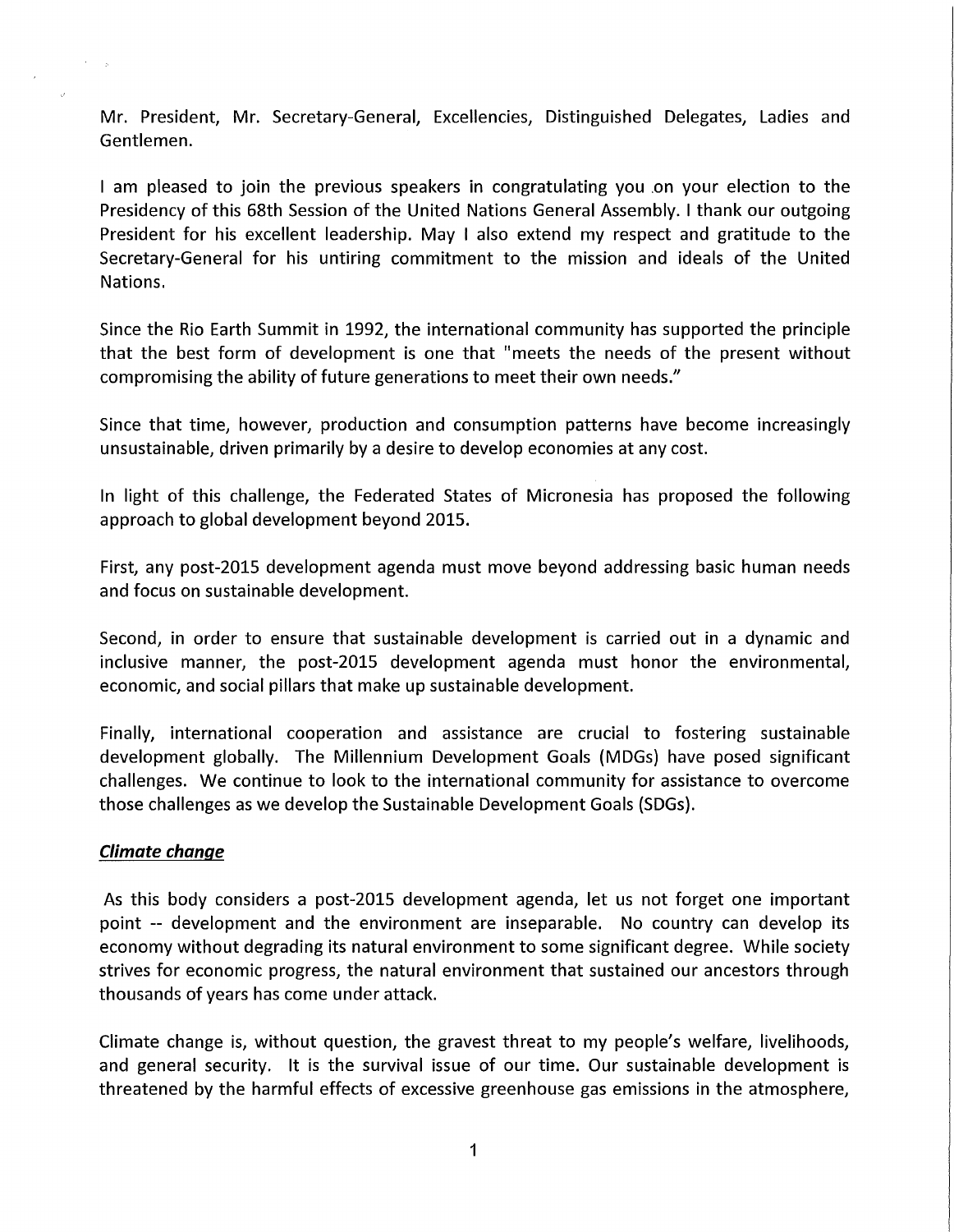effects which poison our root crops, destroy our reef systems, and drive many of our people from their ancestral homes. All of us, developed and developing countries, have a stake in finding ways that minimize manmade damage to Mother Earth.

Only the international community can effectively take up this cause. Toward that end, the comprehensive climate change treaty that is planned to be adopted in 201S must impose legally binding commitments. These commitments must reflect a level of ambition far higher than under the second commitment period of the Kyoto Protocol. Pre-2020 mitigation action must also be ambitious enough to close the emissions gap.

I reiterate the hope that the world can address the dangerous growth of HFCs by phasing down those chemicals under the Montreal Protocol. Micronesia was the first to submit an innovative proposal in this regard. We welcome the newly announced agreement between China and the United States to phase down HFCs. We also welcome similar developments around the globe. Achieving a phase down of HFCs under the Protocol will build confidence and momentum for significant action on climate change in the future.

Another notable contribution is the 'Majuro Declaration for Climate Leadership' under which every Pacific Island Forum leader pledged to strengthen their countries' efforts to fight climate change.

#### Oceans and fisheries

As we move towards the post-201S development agenda, let us not lose sight of the enormous importance of the world's oceans. We call for the establishment of a Sustainable Development Goal (SDG) on healthy, productive, and resilient Oceans. In turn, we should expect a greater share of the benefits from the world's Oceans.

Let me stress the central role that the effective management of all fisheries must play in sustainable management. Bycatch and, particularly, discarded bycatch threaten effective fisheries management. This is a serious conservation problem because valuable living resources are wasted. Moreover, it threatens our food security and nutrition needs.

#### Sustainable Energy

Similarly, we agree that it is essential for the goal of sustainable energy for all to be included in the SDGs that are under discussion here in New York. The transition to sustainable energy places a huge fiscal burden on our national accounts. I commend Tonga for spearheading the 'Pacific Regional Data Repository for Sustainable Energy for All'.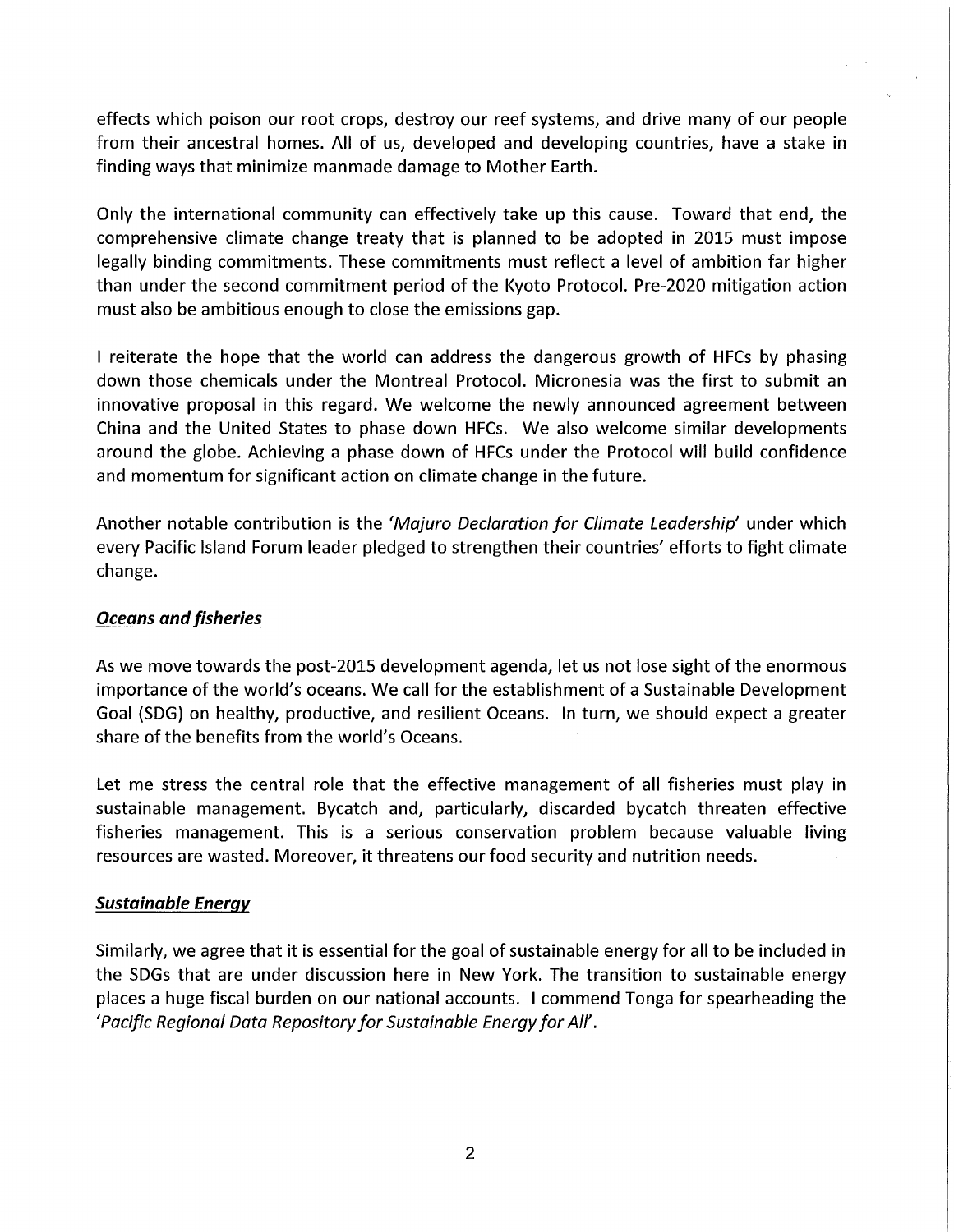#### *National Initiatives*

The FSM looks to the international community for economic cooperation and support. With limited resources, the FSM has undertaken some bold initiatives.

First, we operate under a Nationwide Integrated Disaster Risk Management and Climate Change Policy that mainstreams climate change into our primary governmental and economic decision-making processes. This Policy places special emphasis on strengthening the application of traditional knowledge of ancient conservation practices which are threatened by sea-level rise, ocean acidification, and other effects of excess global greenhouse gas emissions. Additionally, our Legislative Branch has recently ratified the Doha Amendment to the Kyoto Protocol. We will soon submit the instrument of ratification.

Second, we have taken significant steps in conserving our limited land and fragile marine ecosystems through the Micronesia Challenge. We have undertaken this challenge because our nation is made of many small low-lying atolls. Our people have been wise stewards of our land and sea, working with the environment to provide sustenance for us all. As the preamble to our Constitution says, and, I quote, "The seas bring us together, they do not separate us, our islands sustain us, our island nation enlarges us and makes us stronger.... Our ancestors who made their homes on these islands displaced no other people. We, who remain, wish no other home than this." [End of quote].

Third, we recently adopted a National Energy Policy that aims to ensure a sustainable energy supply and an environmentally sound energy policy. Micronesia historically imported all of its energy in the form of fossil fuels. We have begun to reduce our dependence on fossil fuels. There are already a number of renewable energy projects up and running in many parts of my country, thanks to the assistance of our generous development partners. My country has undertaken very ambitious targets in this regard.

In order to continue implementing our national development policies, we call on major donor States to honor their Official Development Assistance (ODA) target of seven tenths of a percent of Gross National Income by 2015. We look forward to the discussion in the Intergovernmental Committee of Experts on Sustainable Development Financing. Technical assistance as a component of ODA is also crucial, particularly in the form of appropriate technology transfers and capacity-building initiatives.

Sustainable development must be supported by all of its pillars—not just economic and environmental concerns, but also social considerations. Our people are our most valuable assets. Therefore, we are tailoring an approach that is inclusive of all our people, with special attention to the circumstances of our women, youth, the elderly, and disabled. Their advancement must be mainstreamed into our discussion on a post 2015 development agenda.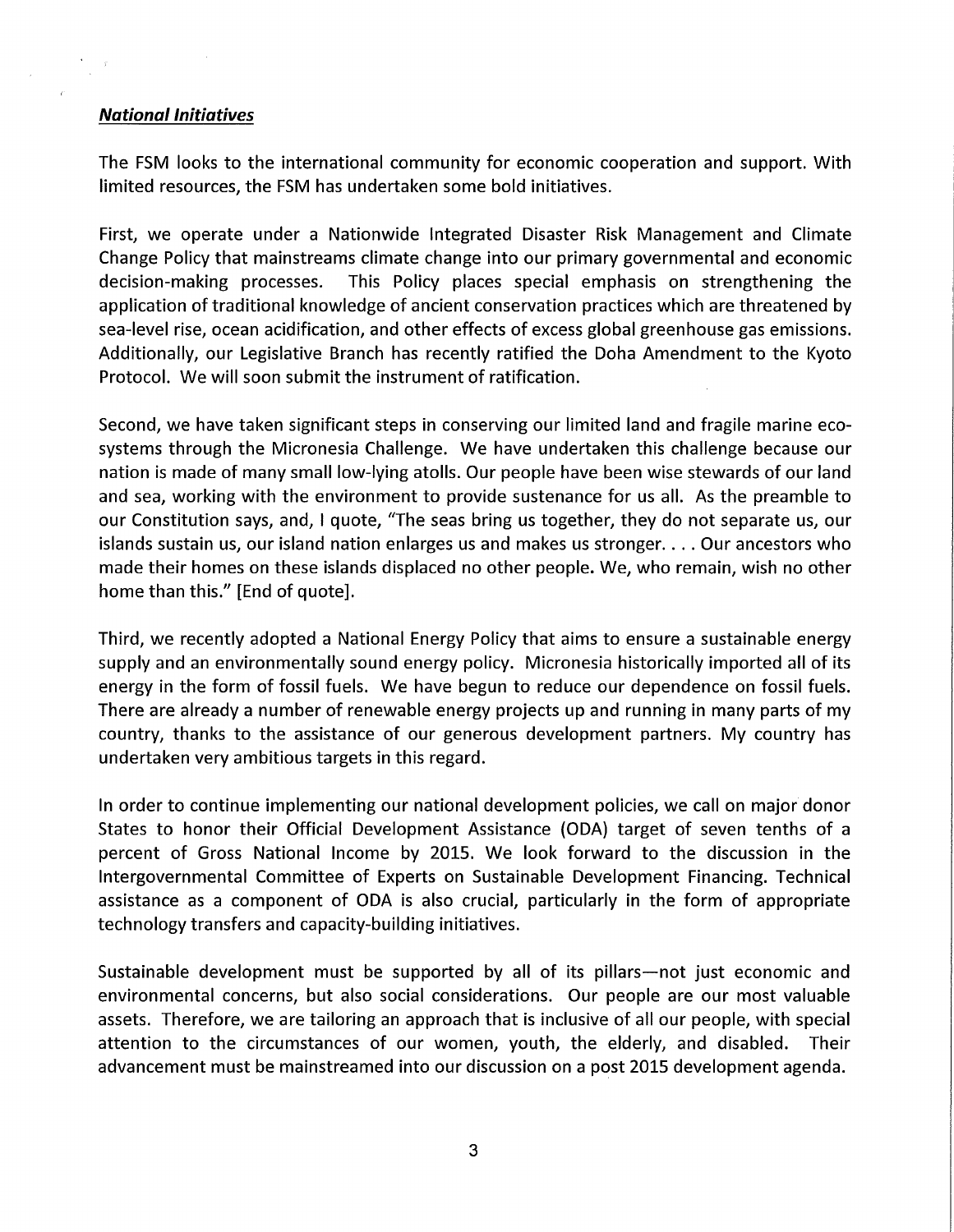## **Health**

Non-communicable diseases (NCDs) such as diabetes, heart and kidney diseases continue to be a challenge. We must address them through the Sustainable Development Goals. This is a global crisis demanding a global solution. If not controlled, it can undermine sustainable development and degrade the quality of life of our people.

## **Disability and Development**

We welcome the High-level meeting on Disability and Development that took place two days ago. I was impressed by the achievements of the speakers and their inspirational leadership in this forum. We support the outcome document from the High-level meeting.

## *ict*

The Federated States of Micronesia places a high priority on the harnessing of advanced information and communication technologies (ICT) for our socio-economic development, especially in the areas of distance education, health, and natural disaster early warning. We thank the World Bank and the ADB for the assistance that they have offered to improve our telecommunications and to enable our country to obtain fiber optic. We also welcome cooperation and support from the International Telecommunication Union and our development partners.

## **Human trafficking**

Human trafficking continues to be a serious crime affecting all nations and causing untold human misery and economic harm. My country is striving to protect its population from this malice. We support the efforts of the United Nations to stop human trafficking, and we hope to implement the United Nation's "Blue Heart" campaign against human trafficking in all of Micronesia. The on-going tragedy caused by human trafficking demands that it be prioritized and addressed by the entire international community.

## **Future events**

The global development agenda will be shaped by the launching of the Sustainable Development Goals in 2015. Many processes will influence the selection and monitoring of these goals. Among these is the work of the Commission on Sustainable Development, which has now been replaced by the High-Level Political Forum. I cannot over-emphasize the importance of the new Forum to take on the monitoring of the implementation of sustainable development commitments. These are outlined in the Barbados Program of Action, the Mauritius Strategy and the Rio+20 Outcome Document.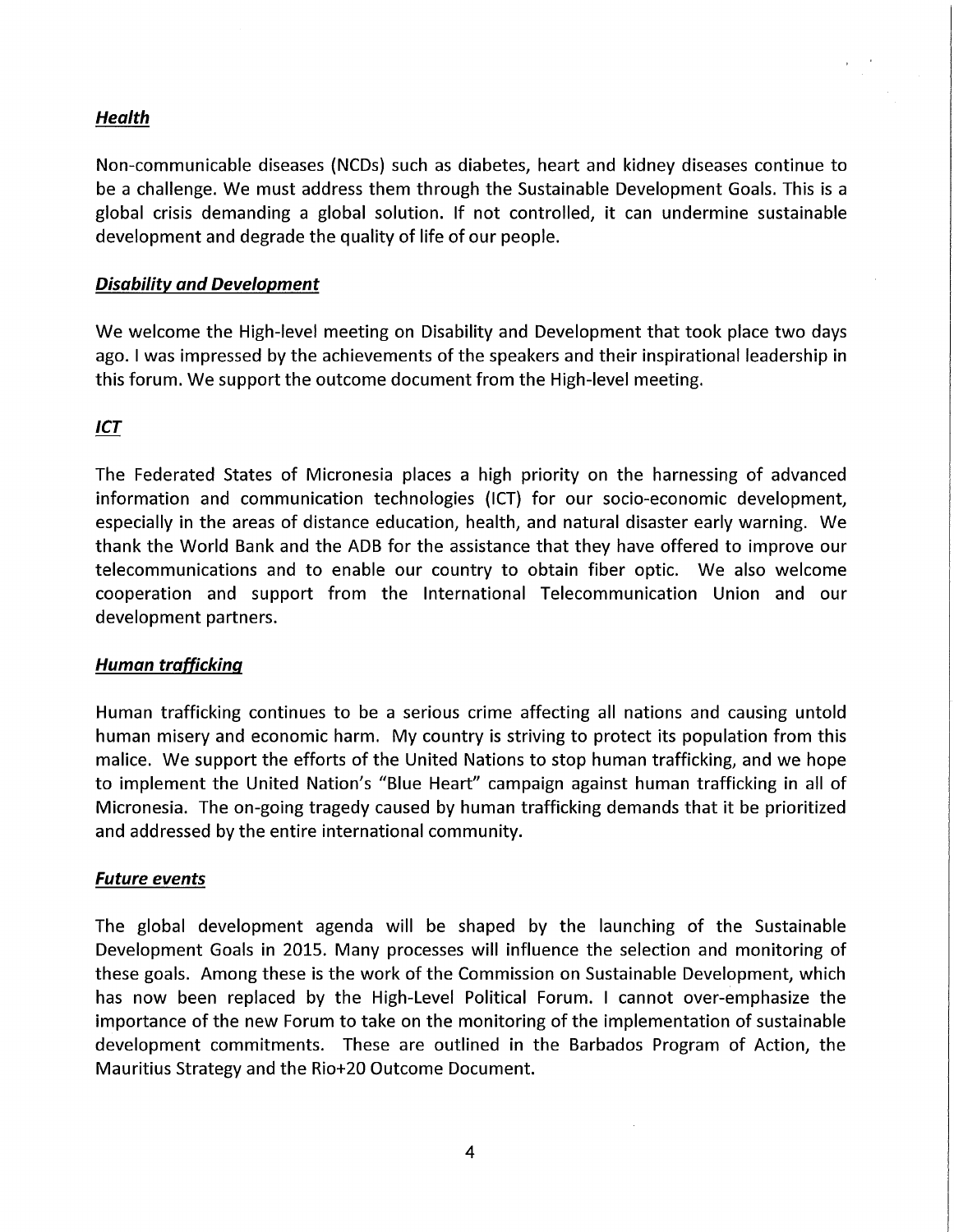The second event that will shape the sustainable development agenda, is the envisioned comprehensive climate change treaty planned to be adopted in 2015. We express our support for ambitious, binding commitments under this treaty.

Third, the preparations for the Third International Conference on Small Island Developing States to be held in September of 2014 in Apia, Samoa are now underway. Micronesia and other Small Island Developing States recognize the goodwill and the renewed willingness of the international community to help our countries address our priorities and challenges.

Fourth, I also want to commend the Secretary-General for his vision and support of the wide range of issues so critical to the Small Island Developing States. His advocacy of the High-level Summit on Climate Change next year and his focus on themes of climate change will generate the political momentum for a post 2015 development agenda that will guide all stakeholders.

#### Data collection

We recognize the central role that reliable data plays in governmental planning and the crucial need for capacity building. This must keep pace with the changing dynamics of basic governance on the international landscape. The remoteness of our islands, limited national capacities, including the United Nations' complex requirements, make our development efforts even more difficult and expensive. We therefore look to the specialized UN agencies for urgent assistance.

#### Peace and prosperity

In closing, let me express my sympathy and solidarity with people around the world who are facing immediate threats to their survival. I am horrified by the killing of innocents in Syria and elsewhere, especially women and children. We, in our peaceful islands, condemn violence. But what can a small island Nation in the Pacific do? What can any country, large or small, do?

The answer, we believe, can only be found within this Organization. The world in which we live is too inter-dependent for us to stand aside while generations of internal conflicts harden into unending hatred and bloodshed. Mr. President, we are all stakeholders.

We must put an end to the senseless killings around the world. I call upon this Organization to employ its collective will to pursue the ideals of our Charter. I know in my heart that the goal is achievable. The future we want is enduring peace and prosperity for the world.

Thank you, Mr. President.